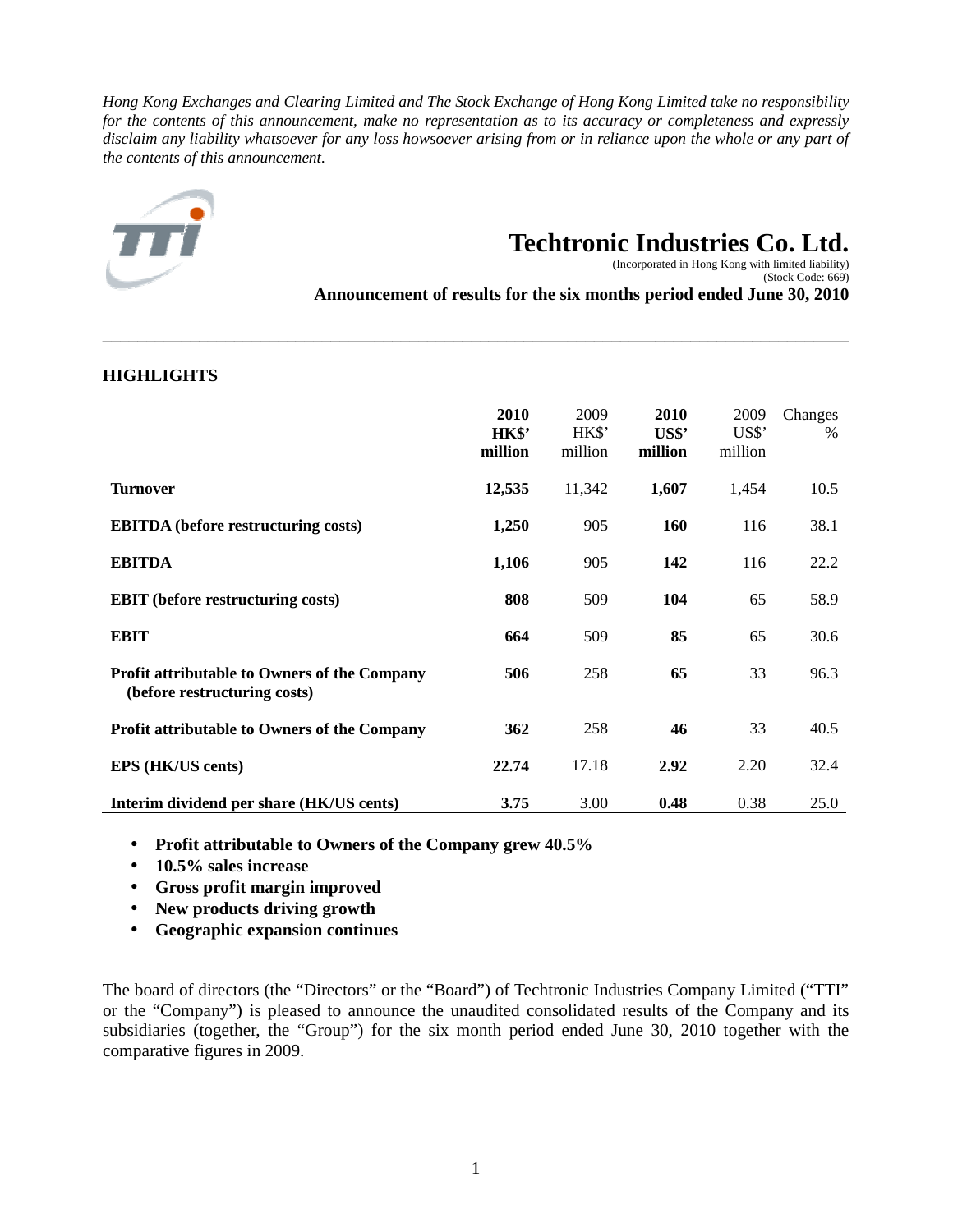### **INTERIM DIVIDEND**

The Directors have resolved to declare an interim dividend of HK3.75 cents (2009: HK3.00 cents) per share for the six month period ended June 30, 2010. The interim dividend will be paid to shareholders listed on the register of members of the Company on September 17, 2010. It is expected that the interim dividend will be paid on or about September 29, 2010.

# **MANAGEMENT'S DISCUSSION AND ANALYSIS**

## **Double-digit sales and profit growth**

TTI grew sales and profits in the first half of 2010. New product introductions fueled growth in all key business units and major geographic regions. Total Group sales in the first half were HK\$12.5 billion, an increase of 10.5% over the same period in 2009. Demand improvement coupled with continued focus on our cost base saw profit attributable to Owners of the Company rise 40.5% to HK\$362 million compared to the same period in 2009. Basic earnings per share improved to HK22.74 cents, an increase of 32.4% compared to the same period last year.

The core Power Equipment business had strong 11.3% sales growth led by  $RVOBI^{\circledast}$ , AEG<sup>\oper</sup>, and MILWAUKEE<sup>®</sup> new products and accessories. The Floor Care and Appliances business also had an excellent first half, reflecting better margins and 8.6% higher sales as  $\widehat{HOOVER}^{\circledcirc}$ , DIRT DEVIL<sup>®</sup>, and VAX® launched new generation product lines.

Our geographic expansion program delivered 20.4% sales growth in the first half of the year driven by sales gains in Europe, the Middle East, Australia, Latin America and Asia. Our North America business had high single-digit growth led by new products. New product flow is the key to TTI's ability to off-set a soft economic environment.

# **Cost controls underline profit gains**

During the period, gross profit increased by 13.8% to HK\$4.1 billion and the gross margin to 32.6% of sales, up from 31.7% in the first half of 2009. Gross profit margin was supported by an improving mix of new products, aggressive cost control, and greater volume leveraging fixed overheads.

Our focus on cost improvement programs, value engineering and lean manufacturing practices helped offset increases in raw material prices. Ongoing productivity improvement programs allowed us to contain rising input costs. By following our core strategy of Operational Excellence, we have improved operating performance, lowered our cost base and delivered gross margin improvement.

SG&A decreased from 27.5% of sales in the first half last year to 26.8% in the first half this year. During the first half, we achieved positive results from our investment in media promotion for key products such as the MILWAUKEE<sup>®</sup> M12 Impact Driver and the HOOVER FloorMate<sup>™</sup> hard-floor cleaner. Our R&D spend was maintained to support TTI's high level of new product innovation.

On-going improvements include integrating our European power tool operations into our China facility. The investment will be a non-recurring restructuring provision of HK\$144 million.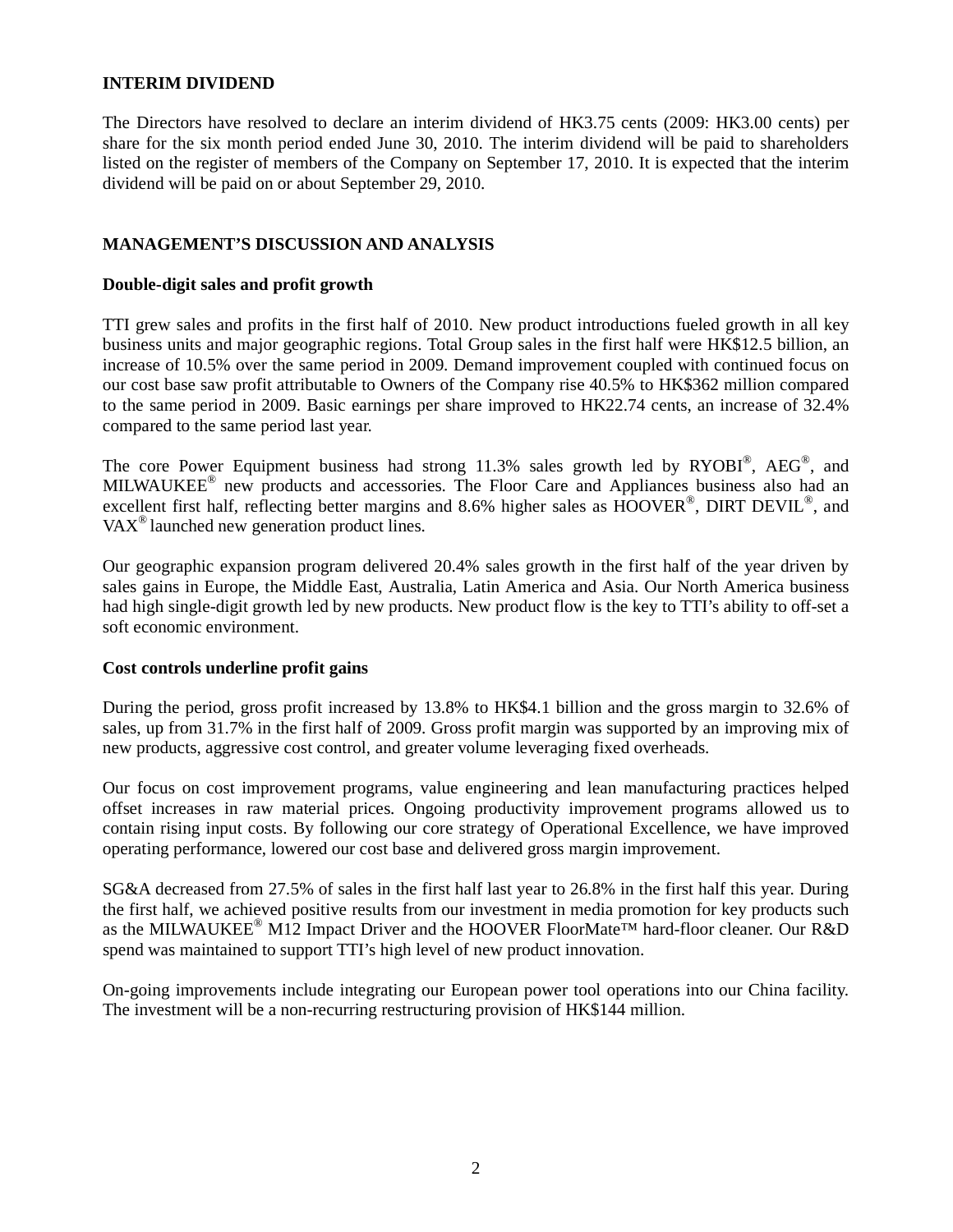Earnings before interest, taxes, and non-recurring restructuring provision increased 58.9% to HK\$808 million with an operating margin improvement to 6.4% from 4.5% during the first half of 2009. Inventory ended the period at HK\$5.7 billion. The increase compared to the same period last year reflects a higher forecasted demand for the second half and strategic stocking of key components. We are prudently managing receivables and are targeting continued working capital improvements by year end. Our gearing position in the first half of 2010 showed an improvement to 78.6% from 82.1% in the same period last year.

## **BUSINESS REVIEW**

## **Power Equipment Business Review**

Power tools, outdoor products, and accessories delivered HK\$9.1 billion in sales, 11.3% higher than the first half of 2009. The business accounted for 72.4% of sales.

# *Industrial*

Market gains in cordless tools led a double-digit sales increase in the first half. MILWAUKEE® M12<sup>TM</sup> and M18™ lithium-ion platforms continue to drive strong gains throughout all regions. Our plan is to continue expanding the M12 and M18 systems to perpetuate further growth. We are executing our well defined roadmap to broaden and upgrade these platforms to next generation products with improved functionality and performance.

Accessories performed strongly, benefiting from the expansion of the MILWAUKEE<sup>®</sup> offering and the highly successful RED RACK display merchandising. The accessories program further expanded into new categories such as the recent hole saw program, SHOCKWAVE screw driver bits and SAWZALL blades. Our plan is to continue expanding our accessories product ranges with value-driven innovation. Additionally, we have successfully introduced a range of innovative hand tools targeted for the industrial user.

### *Consumer, Trade and Professional*

Sales growth was achieved across all regions and brands. Over the past year, RYOBI® leveraged its position as the leading consumer power tool brand, successfully entering new categories such as painting systems and tile cutting tools. We are benefiting from these strategic launches and are continuing to bring to market new products delivering end-user innovation. The RYOBI<sup>®</sup> ONE+ System™ was aggressively marketed to convert new customers to the best selling battery platform that supports more than 40 tools.

In Europe and Australia,  $RYOBI^{\circledast}$  new lithium-ion cordless product launches drove sales growth. AEG<sup>®</sup> sales continued to expand with the introduction of new lithium-ion cordless tools across 12V, 14.4V and 18V platforms.

### *Outdoor product & Accessories*

In North America, Outdoor Products again delivered double-digit growth as innovation in both core and new categories led to market gains. Strong end-user adoption of the RYOBI® 18V lithium-ion outdoor tools using the ONE+ System™ cordless battery drove sales ahead of plan. We continued to enter new categories with the launch of the RYOBI® branded cordless mower.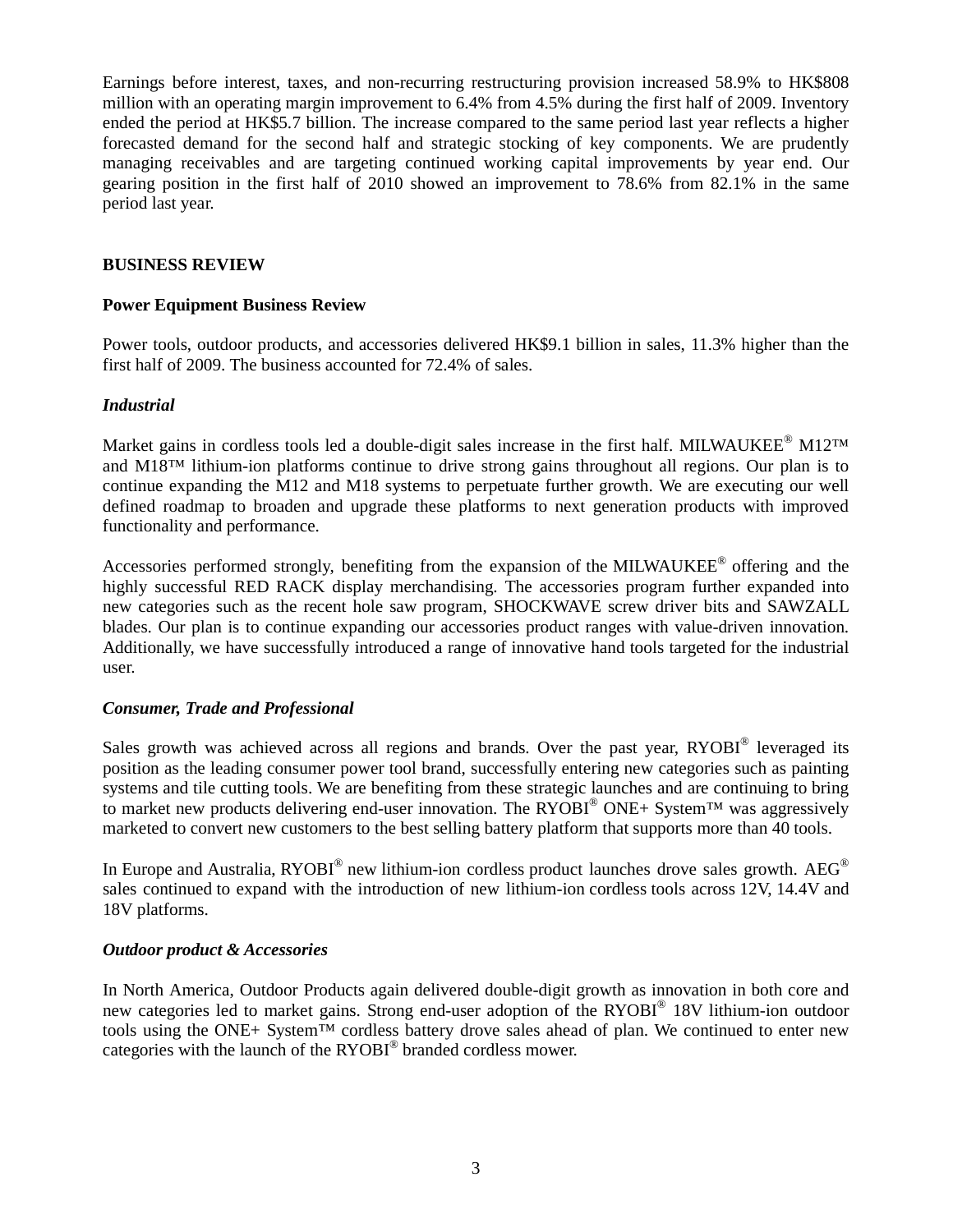There was traction in RYOBI<sup>®</sup> trimmers and wheeled products that use our innovative lightweight 4-cycle engine that delivers greener and more energy-efficient performance. HOMELITE® electric handheld products and new accessories helped further build sales. In Europe we extended our RYOBI® outdoor power equipment portfolio with the launch of a full range of electric and petrol pressure washers, a range of petrol lawn mowers and expansion of our corded electric portable garden tools range.

## **Floor Care and Appliances Business Review**

Sales increased 8.6% over the prior year first half to HK\$3.5 billion, accounting for 27.6% of total TTI sales. In North America, Floor Care achieved solid single-digit sales growth led by strong market acceptance of new  $\text{HOOVER}^{\circledast}$  products.

HOOVER<sup>®</sup>'s T-Series™, featuring Windtunnel technology, continued to make gains in the first half of 2010. Aggressive marketing of the HOOVER FloorMate™ hard-floor cleaner, along with a range of best-in-class detergents, also drove sales.

The DIRT DEVIL<sup>®</sup> products range was successfully repositioned in the North American market. The new generation of DIRT DEVIL<sup>®</sup>, in addition to an outstanding line of upright, stick and hand-held vacuums, now includes a range of innovative steam cleaning products.

In Europe we delivered double-digit sales growth with both VAX<sup>®</sup> and DIRT DEVIL<sup>®</sup> achieving excellent results. New multi-cyclones, cyclones, steam mops and bagged vacuums were introduced in the first half.

# **FINANCIAL REVIEW**

### **Financial Results**

### *Result Analysis*

Turnover for the period under review amounted to HK\$12.5 billion, 10.5% higher than the HK\$11.3 billion reported for the same period last year. Profit attributable to Owners of the Company amounted to HK\$362 million as compared to HK\$258 million reported last year. Basic earnings per share was at HK22.74 cents (2009: HK17.18 cents).

EBITDA amounted to HK\$1.1 billion, an increase of 22.2% as compared to the HK\$905 million reported in the same period last year.

EBIT amounted to HK\$664 million, an increase of 30.6% as compared to the HK\$509 million reported in the same period last year.

### *Gross Margin*

Gross margin improved to 32.6% as compared to 31.7% in the same period last year. The margin gain was the result of new products, category expansion, effective cost containment programs, efficiency enhancements in the new industrial park, and savings from the Strategic Repositioning Plan implemented over the past two years.

### *Operating Expenses*

Total operating expenses for the period amounted to HK\$3.4 billion as compared to HK\$3.1 billion reported for the same period last year. The Group managed to control non-strategic SG&A expenses and reinvested in strategic SG&A as planned.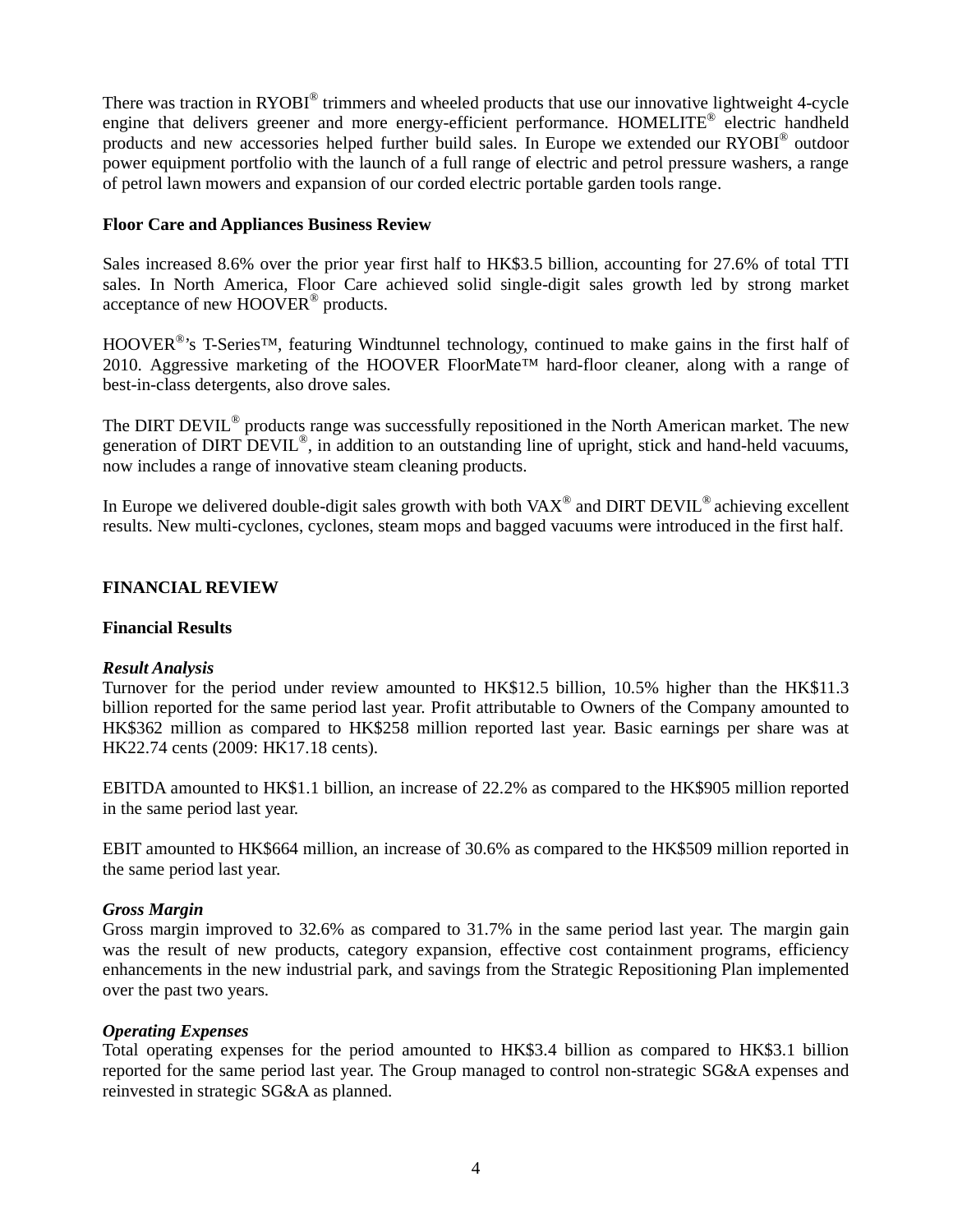Net interest expenses for the period amounted to HK\$291 million as compared to HK\$232 million reported for the same period last year. Interest cover, expressed as a multiple of EBITDA to total interest was at 3.7 times (2009: 3.8 times).

Effective tax rate for the period was at 3.0% (2009: 6.8%). The Group will continue to leverage its global operations to further improve overall tax efficiencies.

### **Liquidity and Financial Resources**

### *Shareholders' Funds*

Total shareholders' funds amounted to HK\$8.2 billion, as compared to HK\$8.1 billion at December 31, 2009, an increase of 1.5%. Book value per share was HK\$5.11 as compared to HK\$5.08 at December 31, 2009, an increase of 0.6%.

### *Financial Position*

The Group's net gearing, expressed as a percentage of total net borrowing (excluding bank advance from factored trade receivable which is without recourse in nature) to equity attributable to Owners of the Company, was at 78.6% as compared to 82.1% as at June 30, 2009. The Group remains confident that gearing will improve further after the successful implementation of the Strategic Repositioning Plan and initiatives to deliver focused and stringent working capital management.

During the period, holders of unlisted warrants previously issued by the Company, entitling the holder to subscribe for new shares of the Company at an exercise price of HK\$5.10 per share between April 30, 2010 and April 30, 2012 (the "Warrants"), exercised 14,903,600 Warrants at the exercise price resulting in the issuance of 14,903,600 new shares of the Company.

During the period, the Group bought back 39,396,050 Warrants from certain Warrants' holders for a consideration of HK\$98 million.

### *Bank Borrowings*

Long term borrowing accounted for 48.9% of total debts (40.0% at December 31, 2009).

The Group's major borrowings continued to be in US Dollars and HK Dollars. Other than the fixed rate notes and the 5-year 8.5% Coupon Convertible Bonds, all borrowings are either LIBOR or Hong Kong best lending rates based. There is a natural hedge mechanism in place as the Group's major revenues are in US Dollars and currency exposure therefore is low. Currency, interest rate exposure, and cash management functions are all being closely monitored and managed by the Group's treasury team.

During the period, the Group repaid HK\$774 million of fixed interest rate notes, refinanced by a new syndicated loan obtained in February 2010. Additional fixed interest rate notes at higher cost will be further repaid in the second half of the year. This refinancing arrangement will lower our interest cost in future periods.

### *Working Capital*

Total inventory was at HK\$5.7 billion as compared to HK\$5.1 billion for the same period last year. The number of days of inventory was at 83 days as compared to 74 days as at June 30, 2009. When compared to the year end level, inventory at the first half of the year is normally higher in preparation for the peak shipment period in the second half of the year.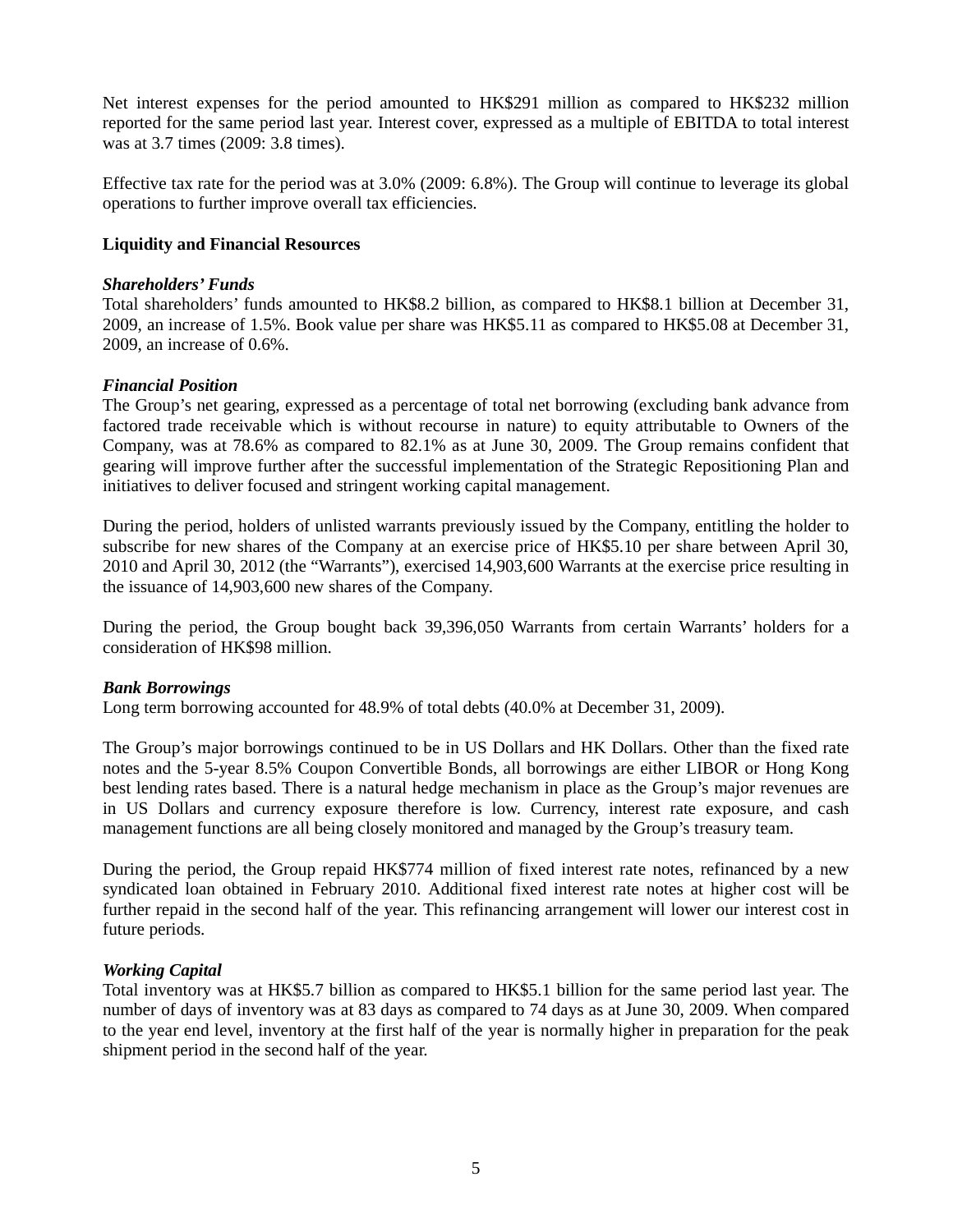Trade receivables turnover days were at 73 days as compared to 55 days as at June 30, 2009. Excluding the gross up of the receivables factored which is without recourse in nature, receivable turnover days were at 65 days as compared to 52 days as at June 30, 2009. The Group is comfortable with the quality of the receivables and will continue to exercise due care in managing credit exposure.

Trade payables days increased to 71 days (65 days as at June 30, 2009).

Working capital as a percentage of sales was at 21.2% as compared to 16.9% for the same period last year.

## *Capital Expenditure*

Total capital expenditure for the period amounted to HK\$363 million (2009: HK\$281 million), of which HK\$7 million related to the new China Industrial Manufacturing and Innovation Campus.

# *Capital Commitment and Contingent Liability*

As at June 30, 2010, total capital commitments amounted to HK\$70 million (2009: HK\$143 million).

There were no material contingent liabilities or off balance sheet obligations.

### *Charges*

None of the Group's assets are charged or subject to encumbrance.

### *Human Resources*

The Group employed a total of 20,154 employees (2009: 18,628 employees) in Hong Kong and overseas. Total staff cost for the period under review amounted to HK\$1.6 billion as compared to HK\$1.6 billion in the same period last year.

The Group regards human capital as vital for the Group's continuous growth and profitability and remains committed to improve the quality, competence and skills of all employees. It provides job related training and leadership development programs throughout the organization. The Group continues to offer competitive remuneration packages, discretionary share options, share awards and bonuses to eligible staff, based on the performance of the Group and the individual employee.

# **OUTLOOK**

With a highly diversified product, channel and geographic platform, we are positioned to off-set macroeconomic swings. Our 10.5% sales growth in the first half demonstrates the strength of our diversified platform and ability to deliver exceptional results. TTI will perform even better in a strengthening economy. It is through our dedication to our customers and the focused implementation of our strategic drivers of Powerful Brands, Innovative Products, Exceptional People and Operational Excellence that we have a clear path for continued growth.

The next stage of development of our China manufacturing facility is the integration of outdoor products manufacturing during the second half. We are also completing the Global Innovation Centre in China which will allow R&D to be consolidated into one facility, improving efficiency and alignment with the manufacturing and engineering processes. This will enhance our ability to accelerate our new product development capabilities, strengthening our competitive advantage. TTI has a high speed product development process which is generating a continuous stream of value-added new products.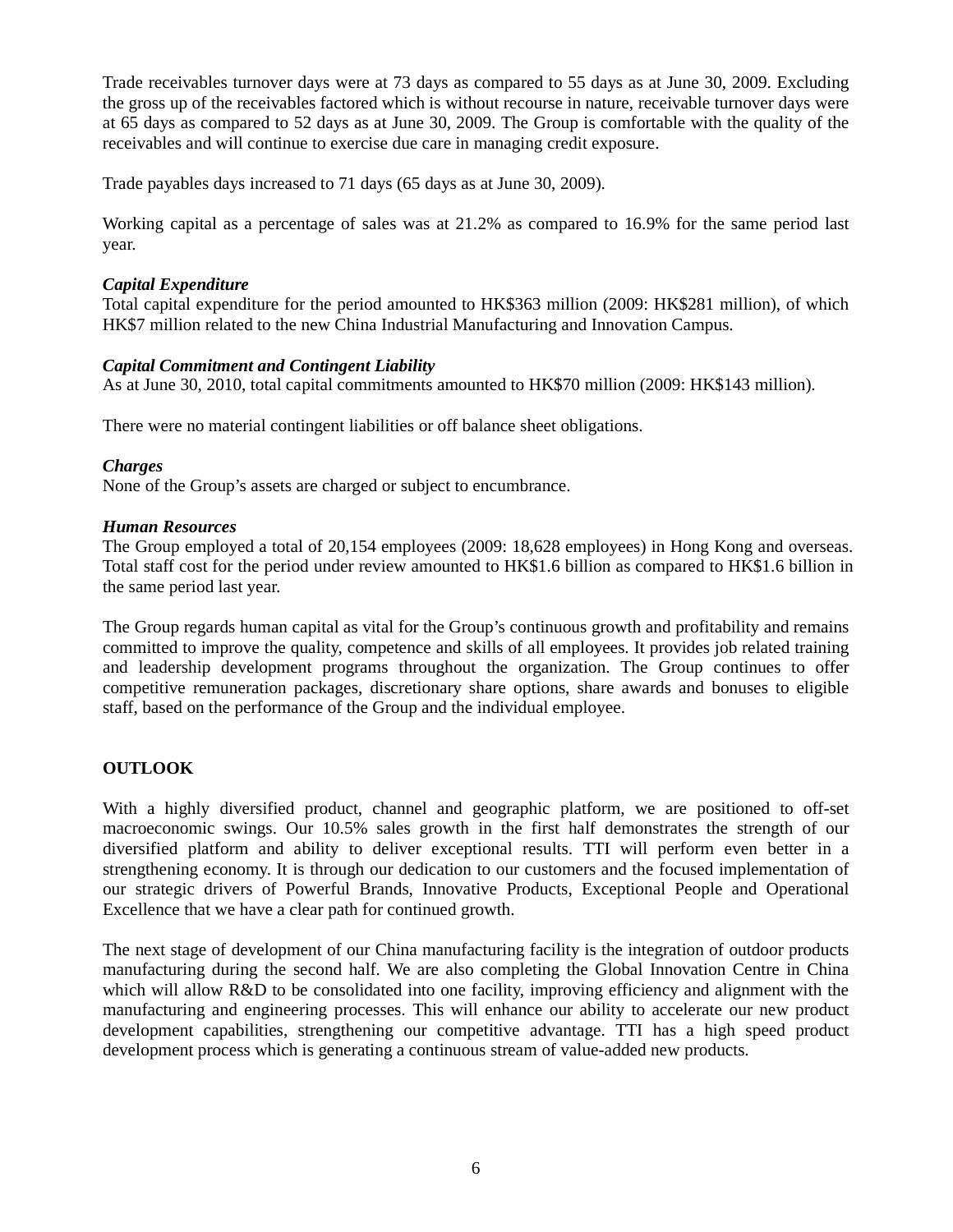In summary, we are pleased with the progress of the Company in the first half of 2010. Recognition of world-class brands, creating new market segments and next generation products continue to drive real expansion of the global customer base. The European restructuring will generate substantial savings in the years to come. We remain optimistic for the second half and believe TTI will continue to outperform the market in 2010 and beyond.

# **COMPLIANCE WITH THE CODE ON CORPORATE GOVERNANCE PRACTICES OF THE LISTING RULES**

The Company confirms that it has complied with all the code provisions of the Code on Corporate Governance Practices set out in Appendix 14 of the Rules Governing the Listing of Securities on The Stock Exchange of Hong Kong Limited (the "Listing Rules") throughout the six months period ended June 30, 2010, except that none of the directors were appointed for a specific term, but are subject to retirement by rotation and re-election at the Company's annual general meeting in accordance with the Articles of Association of the Company.

# **COMPLIANCE WITH THE MODEL CODE OF THE LISTING RULES**

The Board has adopted the provisions of the Model Code for Securities Transactions by Directors of Listed Issuers set out in Appendix 10 of the Listing Rules (the "Model Code"). The Company has made specific enquiry of the Directors regarding any non-compliance with the Model Code during the six months period ended June 30, 2010 and all of them confirmed that they have fully complied with the required standards as set out in the Model Code. The Board has also adopted another code of conduct on terms no less onerous than the Model Code that applies to securities transactions of all relevant employees who may be in possession of unpublished price sensitive information in relation to the Company (the "Code for Securities Transactions by Relevant Employees"). Both the Model Code and the Code for Securities Transactions by Relevant Employees have been published on the Company's website (www.ttigroup.com).

### **REVIEW OF ACCOUNTS**

The Audit Committee has reviewed with the Company's external auditors, Deloitte Touche Tohmatsu, and the senior management of the Group the unaudited financial statements of the Company for the six months period ended June 30, 2010, the accounting principles and practices adopted by the Group and the internal controls and financial reporting matters. The Board acknowledges its responsibility for the preparation of the accounts of the Group.

# **PURCHASE, SALES OR REDEMPTION OF SECURITIES**

Neither the Company nor any of its subsidiaries has, during the period, purchased, sold or redeemed any listed securities of the Company.

### **CLOSURE OF REGISTER OF MEMBERS**

The register of members of the Company will be closed from September 16, 2010 to September 17, 2010, both days inclusive. In order to qualify for the interim dividend, all transfers accompanied by the relevant share certificates must be lodged with the Company's share registrars, Tricor Secretaries Limited, at 26/F., Tesbury Centre, 28 Queen's Road East, Hong Kong not later than 4:00 p.m. on September 15, 2010.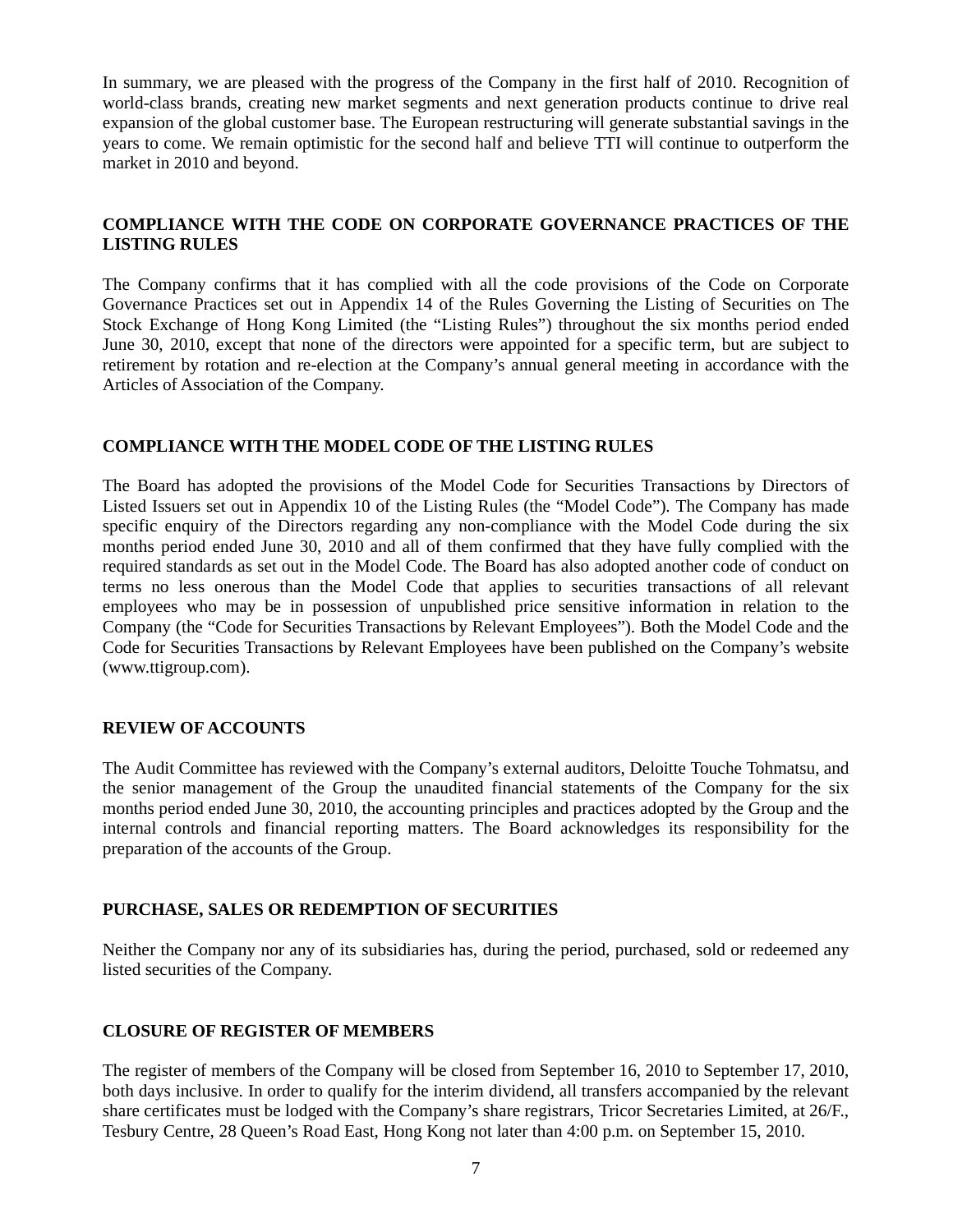### **PUBLICATION OF INTERIM RESULTS AND INTERIM REPORT**

This results announcement is published on the Company's website (www.ttigroup.com) and the HKExnews website (www.hkexnews.hk) of Hong Kong Exchanges and Clearing Limited. The 2010 Interim Report of the Company containing all the information required by the Listing Rules will be dispatched to the shareholders and available on the above websites in due course.

By order of the Board Horst Julius Pudwill Chairman

#### Hong Kong, August 19, 2010

*As at the date of this announcement, the Board comprises six group Executive Directors, namely Mr Horst Julius Pudwill (Chairman), Dr Roy Chi Ping Chung JP (Vice Chairman), Mr Joseph Galli Jr (Chief Executive Officer), Mr Patrick Kin Wah Chan, Mr Frank Chi Chung Chan and Mr Stephan Horst Pudwill, one Non-executive Director, namely Mr Vincent Ting Kau Cheung, and four Independent Non-executive Directors, namely Mr Joel Arthur Schleicher, Mr Christopher Patrick Langley OBE, Mr Manfred Kuhlmann and Mr Peter David Sullivan.* 

*This results announcement is published on the website of the Company (www.ttigroup.com) and the HKExnews website (www.hkexnews.hk).* 

*All trademarks are intellectual property of their respective owners and are protected under trademark law.* 

*AEG® is a registered trademark and its use is pursuant to a License granted by AB Electrolux (publ).* 

*Ryobi® is a registered trademark and its use is pursuant to a License granted by Ryobi Limited.* 

*RIDGID® is a registered trademark of Ridgid, Inc., part of Emerson Professional Tools, a business of St. Louis-based Emerson (NYSE: EMR).* 

*Sears® , Craftsman® , and Kenmore® brands are registered trademarks of Sears Brands, LLC.*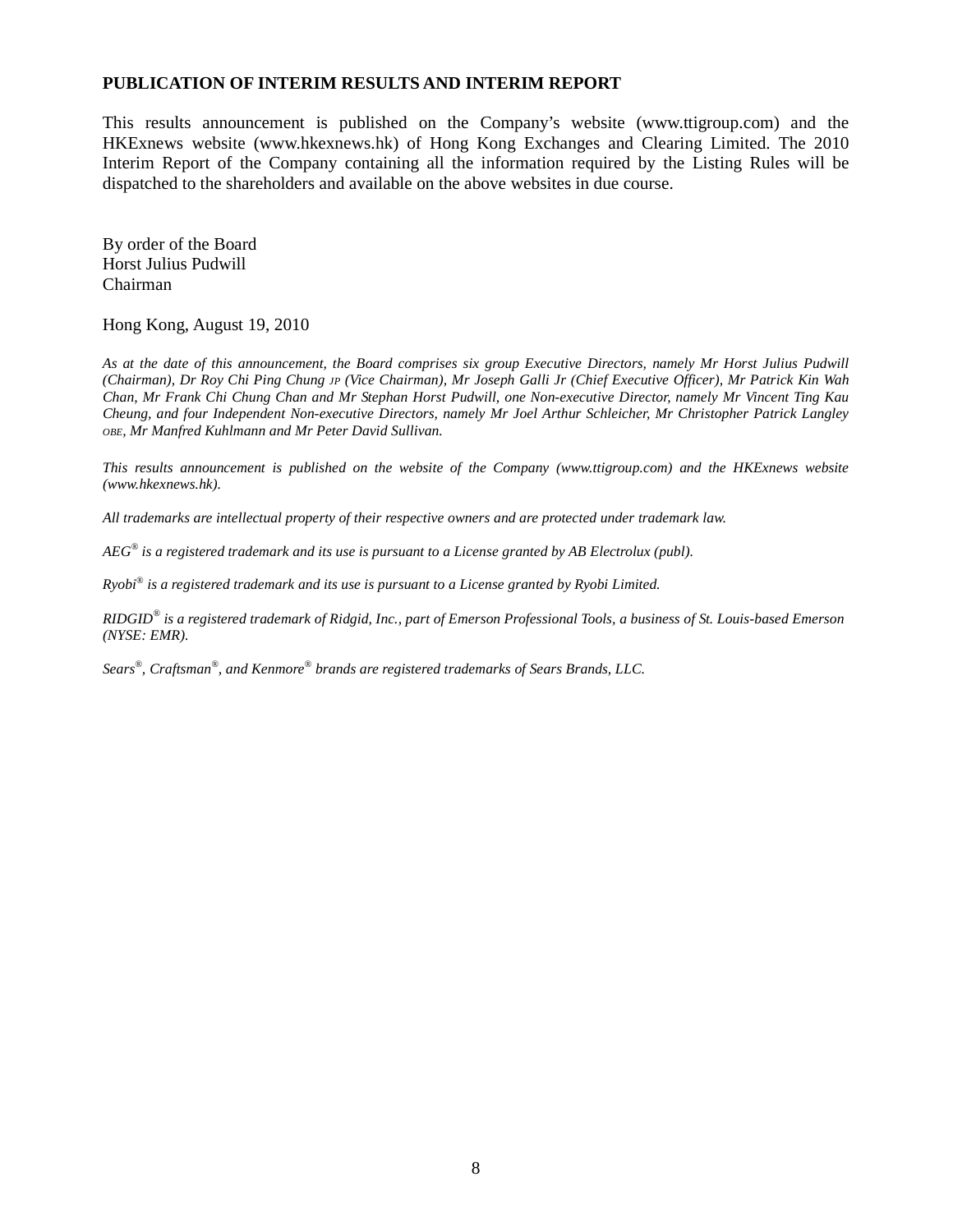# **RESULTS SUMMARY**

# **CONDENSED CONSOLIDATED STATEMENT OF COMPREHENSIVE INCOME (UNAUDITED)**

For the six months period ended June 30, 2010

|                                                                                                                                            | <b>Notes</b> | 2010<br><b>HK\$'000</b><br>(Unaudited)                | 2009<br><b>HK\$'000</b><br>(Unaudited)                | 2010<br><b>US\$'000</b><br>(Note 17)             | 2009<br>US\$'000<br>(Note 17)                     |
|--------------------------------------------------------------------------------------------------------------------------------------------|--------------|-------------------------------------------------------|-------------------------------------------------------|--------------------------------------------------|---------------------------------------------------|
| Turnover<br>Cost of sales                                                                                                                  | 3            | 12,534,821<br>(8,444,781)                             | 11,341,885<br>(7,748,843)                             | 1,607,028<br>(1,082,664)                         | 1,454,088<br>(993, 441)                           |
| Gross profit<br>Other income<br>Interest income                                                                                            |              | 4,090,040<br>85,874<br>7,569                          | 3,593,042<br>33,340<br>6,378                          | 524,364<br>11,009<br>970                         | 460,647<br>4,274<br>818                           |
| Selling, distribution, advertising and<br>warranty expenses<br>Administrative expenses<br>Research and development costs<br>Finance costs  |              | (1,652,921)<br>(1,423,093)<br>(287,919)<br>(298, 140) | (1,688,524)<br>(1,300,441)<br>(131,005)<br>(238, 552) | (211,913)<br>(182, 448)<br>(36,913)<br>(38, 223) | (216, 477)<br>(166, 723)<br>(16,796)<br>(30, 584) |
| Profit before restructuring costs,<br>share of results of associates and taxation<br>Restructuring costs<br>Share of results of associates | 4            | 521,410<br>(143, 676)<br>(417)                        | 274,238<br>(1,281)                                    | 66,846<br>(18, 420)<br>(53)                      | 35,159<br>(164)                                   |
| Profit before taxation<br>Taxation charge                                                                                                  | 5            | 377,317<br>(11,370)                                   | 272,957<br>(18, 486)                                  | 48,373<br>(1, 458)                               | 34,995<br>(2,370)                                 |
| Profit for the period                                                                                                                      | 6            | 365,947                                               | 254,471                                               | 46,915                                           | 32,625                                            |
| Other comprehensive income                                                                                                                 |              |                                                       |                                                       |                                                  |                                                   |
| Exchange differences on translation of<br>foreign operations                                                                               |              | (154, 503)                                            | 29,350                                                | (19,808)                                         | 3,763                                             |
| Other comprehensive (loss) income for the period                                                                                           |              | (154, 503)                                            | 29,350                                                | (19,808)                                         | 3,763                                             |
| Total comprehensive income for the period                                                                                                  |              | 211,444                                               | 283,821                                               | 27,107                                           | 36,388                                            |
| Profit for the period attributable to:<br>Owners of the Company<br>Non-controlling interests                                               |              | 362,349<br>3,598                                      | 257,845<br>(3,374)                                    | 46,454<br>461                                    | 33,058<br>(433)                                   |
|                                                                                                                                            |              | 365,947                                               | 254,471                                               | 46,915                                           | 32,625                                            |
| Total comprehensive income attributable to:<br>Owners of the Company<br>Non-controlling interests                                          |              | 207,873<br>3,571                                      | 287,188<br>(3,367)                                    | 26,650<br>457                                    | 36,819<br>(431)                                   |
|                                                                                                                                            |              | 211,444                                               | 283,821                                               | 27,107                                           | 36,388                                            |
| Earnings per share (HK/US cents)<br><b>Basic</b><br>Diluted                                                                                | $8\,$        | 22.74<br>22.63                                        | 17.18<br>16.66                                        | 2.92<br>2.90                                     | 2.20<br>2.14                                      |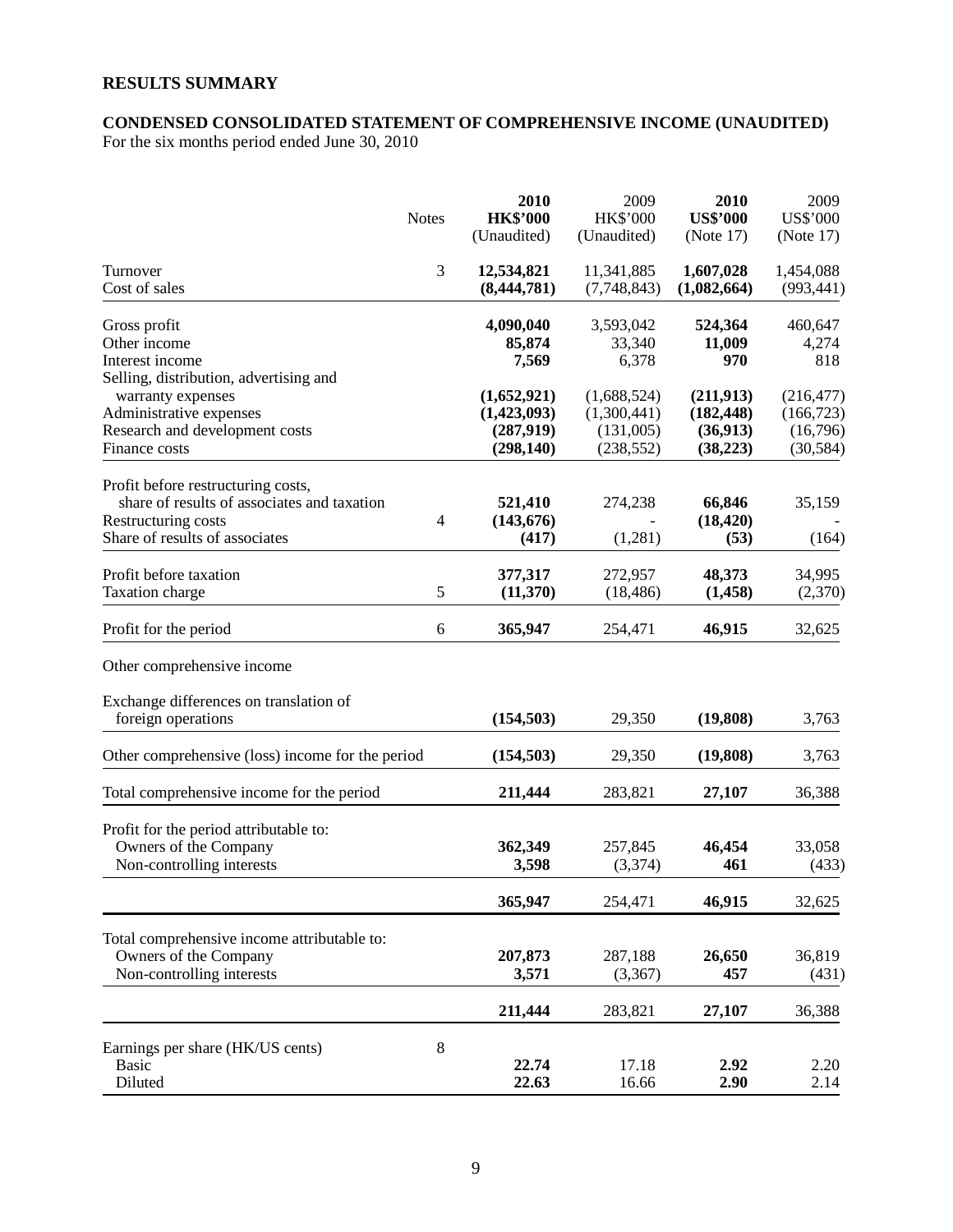# **CONDENSED CONSOLIDATED STATEMENT OF FINANCIAL POSITION (UNAUDITED)**  As at June 30, 2010

|                                            |              | June 30         | December 31 | June 30         | December 31     |
|--------------------------------------------|--------------|-----------------|-------------|-----------------|-----------------|
|                                            |              | 2010            | 2009        | 2010            | 2009            |
|                                            | <b>Notes</b> | <b>HK\$'000</b> | HK\$'000    | <b>US\$'000</b> | <b>US\$'000</b> |
|                                            |              | (Unaudited)     | (Audited)   | (Note 17)       | (Note 17)       |
| <b>ASSETS</b>                              |              |                 |             |                 |                 |
| <b>Non-current assets</b>                  |              |                 |             |                 |                 |
| Property, plant and equipment              | 9 & 16       | 2,535,856       | 2,480,579   | 325,110         | 318,023         |
| Lease prepayments                          |              | 274,674         | 275,578     | 35,215          | 35,331          |
| Goodwill                                   |              | 4,050,668       | 4,064,484   | 519,316         | 521,088         |
| Intangible assets                          |              | 2,653,125       | 2,607,035   | 340,144         | 334,235         |
| Interests in associates                    |              | 185,614         | 195,649     | 23,797          | 25,083          |
| Available-for-sale investments             |              | 22,719          | 22,701      | 2,913           | 2,911           |
| Deferred tax assets                        |              | 606,816         | 575,524     | 77,797          | 73,785          |
|                                            |              | 10,329,472      | 10,221,550  | 1,324,292       | 1,310,456       |
| <b>Current assets</b>                      |              |                 |             |                 |                 |
| Inventories                                |              | 5,728,790       | 4,766,222   | 734,460         | 611,054         |
| Trade and other receivables                | 10           | 5,411,086       | 4,449,644   | 693,729         | 570,467         |
| Deposits and prepayments                   |              | 571,353         | 517,382     | 73,250          | 66,331          |
| <b>Bills</b> receivable                    | 10           | 210,953         | 267,752     | 27,045          | 34,327          |
| Tax recoverable                            |              | 106,499         | 141,446     | 13,654          | 18,134          |
| Trade receivables from an associate        |              | 91              | 13          | 12              | 2               |
| Foreign currency forward contracts         |              | 39,520          | 18,485      | 5,067           | 2,370           |
| Interest rate swap                         |              | 13,324          | 3,428       | 1,708           | 439             |
| Warrant                                    |              | 7,931           |             | 1,017           |                 |
| Held-for-trading investments               |              | 131,215         | 75,677      | 16,822          | 9,702           |
| Bank balances, deposits and cash           |              | 4,484,154       | 3,322,753   | 574,892         | 425,994         |
|                                            |              | 16,704,916      | 13,562,802  | 2,141,656       | 1,738,820       |
| <b>Current liabilities</b>                 |              |                 |             |                 |                 |
| Trade and other payables                   | 11           | 4,882,159       | 3,856,835   | 625,918         | 494,466         |
| Bills payable                              | 11           | 625,657         | 720,550     | 80,212          | 92,378          |
| Warranty provision                         |              | 372,882         | 385,903     | 47,805          | 49,475          |
| Trade payables to an associate             |              | 19,363          | 5,307       | 2,482           | 680             |
| Tax payable                                |              | 74,142          | 75,793      | 9,505           | 9,717           |
| Restructuring provision                    |              | 133,941         | 9,020       | 17,172          | 1,156           |
| Foreign currency forward contracts         |              | 35,702          | 7,158       | 4,577           | 918             |
| Interest rate swap                         |              | 20,061          |             | 2,572           |                 |
| Dividend payable                           |              | 72,277          |             | 9,266           |                 |
| Obligations under finance leases           |              |                 |             |                 |                 |
| - due within one year                      |              | 21,231          | 21,119      | 2,722           | 2,708           |
| Discounted bills with recourse             |              | 3,831,044       | 2,566,158   | 491,159         | 328,995         |
| Unsecured borrowings - due within one year | 12           | 2,091,806       | 3,004,346   | 268,180         | 385,172         |
| <b>Bank</b> overdrafts                     |              | 149,832         | 214,756     | 19,209          | 27,533          |
|                                            |              | 12,330,097      | 10,866,945  | 1,580,779       | 1,393,198       |
| Net current assets                         |              | 4,374,819       | 2,695,857   | 560,877         | 345,622         |
| Total assets less current liabilities      |              | 14,704,291      | 12,917,407  | 1,885,169       | 1,656,078       |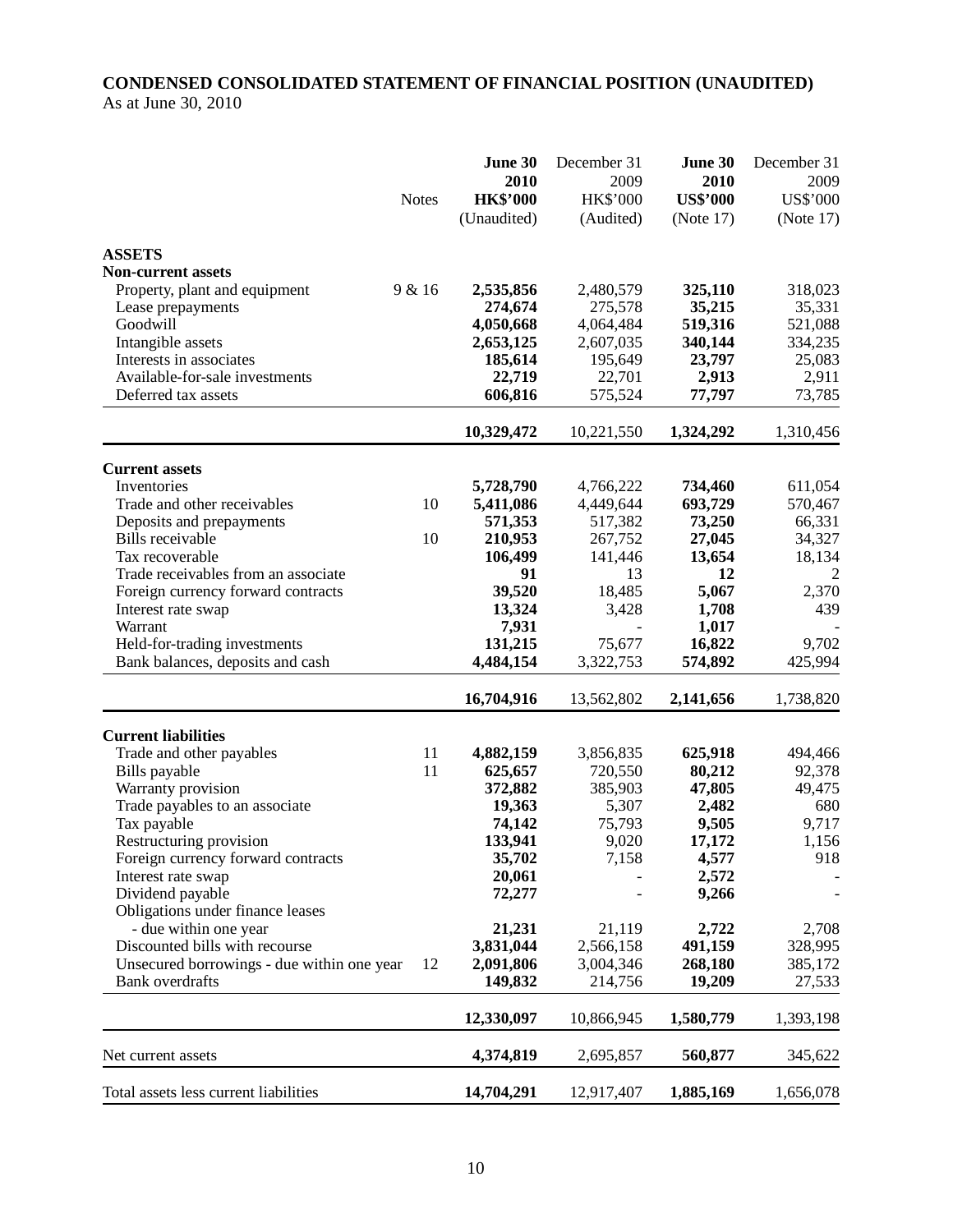# **CONDENSED CONSOLIDATED STATEMENT OF FINANCIAL POSITION (UNAUDITED)**  As at June 30, 2010

|                                              |              | June 30<br>2010 | December 31<br>2009 | June 30<br>2010 | December 31<br>2009 |
|----------------------------------------------|--------------|-----------------|---------------------|-----------------|---------------------|
|                                              | <b>Notes</b> | <b>HK\$'000</b> | <b>HK\$'000</b>     | <b>US\$'000</b> | US\$'000            |
|                                              |              | (Unaudited)     | (Audited)           | (Note 17)       | (Note 17)           |
| <b>CAPITAL AND RESERVES</b>                  |              |                 |                     |                 |                     |
| Share capital                                | 13           | 160,616         | 159,125             | 20,592          | 20,401              |
| Reserves                                     |              | 8,040,001       | 7,922,837           | 1,030,772       | 1,015,748           |
| Equity attributable to Owners of the Company |              | 8,200,617       | 8,081,962           | 1,051,364       | 1,036,149           |
| Non-controlling interests                    |              | 113,379         | 109,808             | 14,536          | 14,078              |
| Total equity                                 |              | 8,313,996       | 8,191,770           | 1,065,900       | 1,050,227           |
| <b>NON-CURRENT LIABILITIES</b>               |              |                 |                     |                 |                     |
| Obligations under finance leases             |              |                 |                     |                 |                     |
| - due after one year                         |              | 52,896          | 69,826              | 6,782           | 8,952               |
| Convertible bonds                            |              | 969,935         | 950,202             | 124,351         | 121,821             |
| Unsecured borrowings - due after one year    | 12           | 4,371,763       | 2,596,144           | 560,482         | 332,839             |
| Retirement benefit obligations               |              | 657,260         | 737,267             | 84,264          | 94,521              |
| Deferred tax liabilities                     |              | 338,441         | 372,198             | 43,390          | 47,718              |
|                                              |              | 6,390,295       | 4,725,637           | 819,269         | 605,851             |
| Total equity and non-current liabilities     |              | 14,704,291      | 12,917,407          | 1,885,169       | 1,656,078           |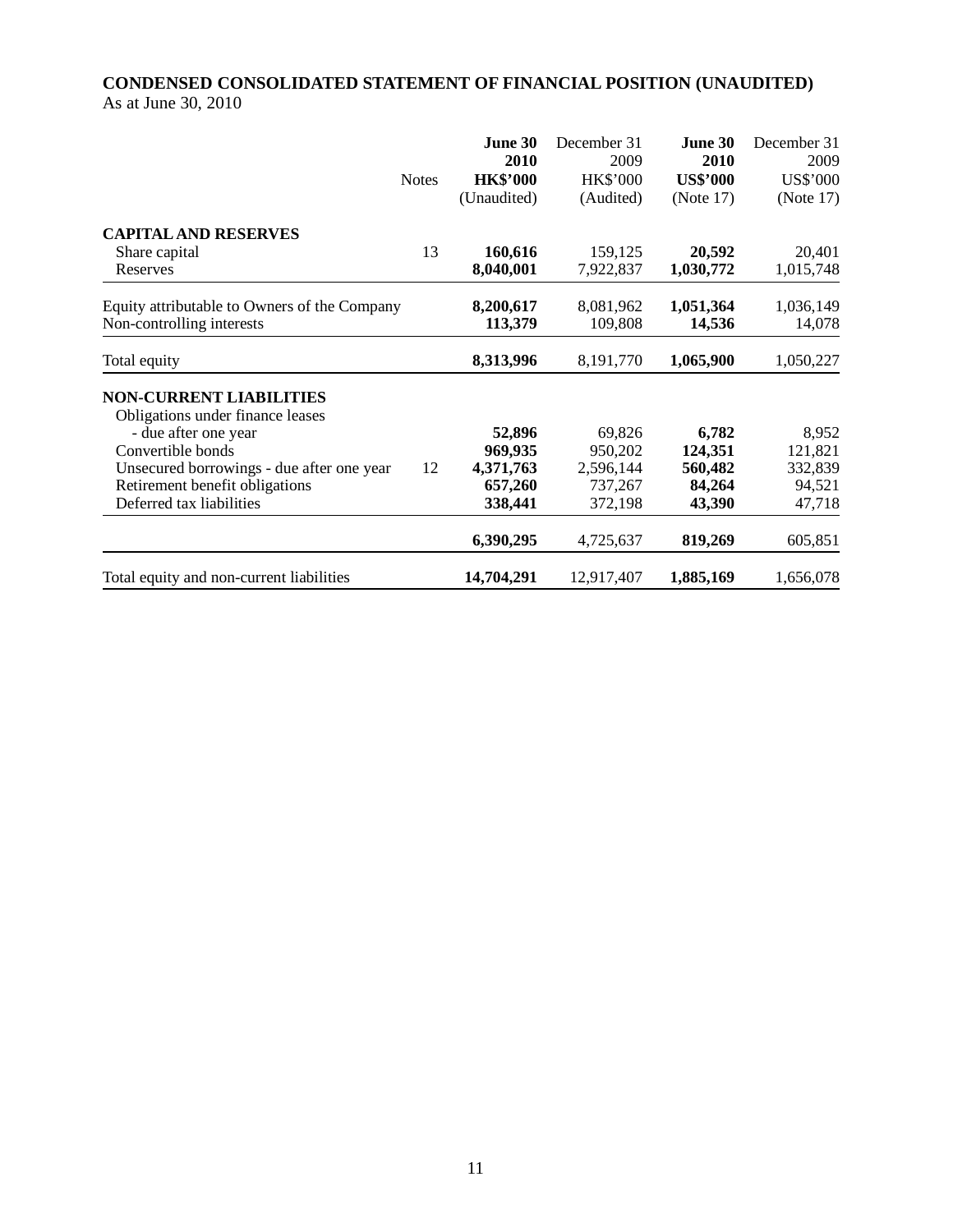#### **NOTES TO THE CONDENSED CONSOLIDATED FINANCIAL STATEMENTS (UNAUDITED)**

#### **1. Basis of preparation and accounting policies**

The condensed consolidated financial statements have been prepared in accordance with Hong Kong Accounting Standard ("HKAS") 34 "Interim Financial Reporting" issued by the Hong Kong Institute of Certified Public Accountants and the applicable disclosure requirements of Appendix 16 to the Rules Governing the Listing of Securities on the Stock Exchange of Hong Kong Limited.

#### **2. Significant accounting policies**

The condensed consolidated financial statements have been prepared on the historical cost basis except for certain financial instruments which are measured at fair value.

The accounting policies used in the condensed consolidated financial statements are consistent with those followed in the preparation of the Group's annual financial statements for the year ended December 31, 2009, except as described below.

In the current interim period, the Group has applied for the first time, a number of new standards, amendments and interpretations ("new or revised HKFRSs") issued by the Hong Kong Institute of Certified Public Accountants ("HKICPA").

The Group applies HKFRS 3 (Revised) Business Combinations prospectively to business combinations for which the acquisition date is on or after January 1, 2010. The requirements in HKAS 27 (Revised) Consolidated and Separate Financial Statements in relation to accounting for changes in ownership interests in a subsidiary after control is obtained and for loss of control of a subsidiary are also applied prospectively by the Group on or after January 1, 2010.

The application of HKFRS 3 (Revised) to the acquisition of Coldfire Technology, LLC ("Coldfire") during the current interim period, as set out in note 14, has had no material impact on the condensed consolidated financial statements for the current period. The application of HKFRS 3 (Revised), HKAS 27 (Revised) and the consequential amendments to other HKFRSs had no effect on the condensed consolidated financial statements of the Group for the current or prior accounting periods.

Results of the Group in future periods may be affected by future transactions for which HKFRS 3 (Revised), HKAS 27 (Revised) and the consequential amendments to the other HKFRSs are applicable.

The application of the other new and revised HKFRSs has had no effect on the condensed consolidated financial statements of the Group for the current or prior accounting periods.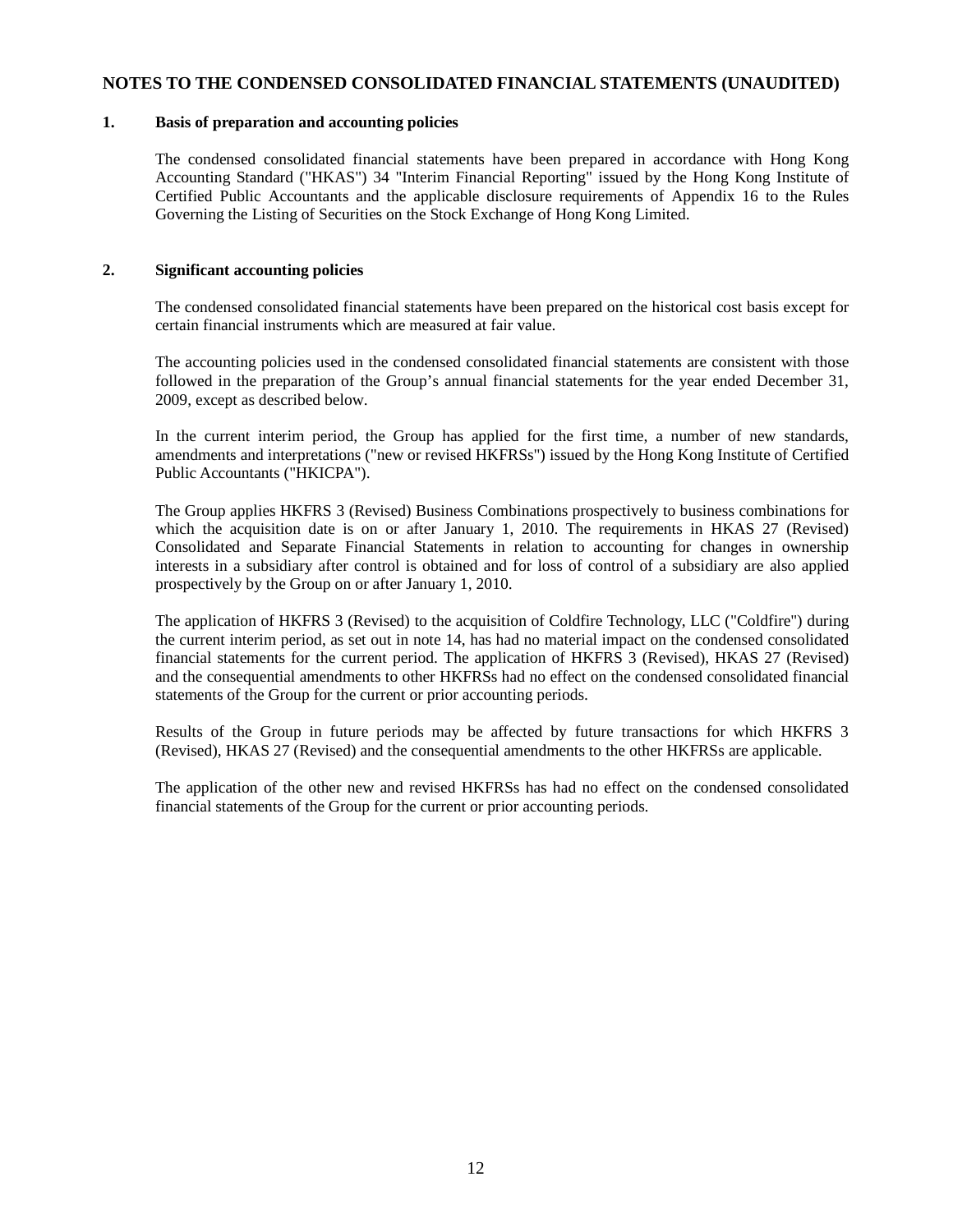### **3. Segment information**

The following is an analysis of the Group's revenue and results by operating segment for the period under review:

For the period ended June 30, 2010

|                     | <b>Power</b><br>Equipment<br><b>HK\$'000</b> | <b>Floor Care</b><br>and Appliances<br><b>HK\$'000</b> | <b>Eliminations</b><br><b>HK\$'000</b> | <b>Consolidated</b><br><b>HK\$'000</b> |
|---------------------|----------------------------------------------|--------------------------------------------------------|----------------------------------------|----------------------------------------|
| Turnover            |                                              |                                                        |                                        |                                        |
| External sales      | 9,075,770                                    | 3,459,051                                              | ٠                                      | 12,534,821                             |
| Inter-segment sales | 70,630                                       | 16,217                                                 | (86, 847)                              |                                        |
|                     | 9,146,400                                    | 3,475,268                                              | (86, 847)                              | 12,534,821                             |

For the period ended June 30, 2009

|                     | Power<br>Equipment<br><b>HK\$'000</b> | <b>Floor Care</b><br>and Appliances<br><b>HK\$'000</b> | Eliminations<br><b>HK\$'000</b> | Consolidated<br><b>HK\$'000</b> |
|---------------------|---------------------------------------|--------------------------------------------------------|---------------------------------|---------------------------------|
| Turnover            |                                       |                                                        |                                 |                                 |
| External sales      | 8,156,104                             | 3,185,781                                              |                                 | 11,341,885                      |
| Inter-segment sales | 7.141                                 | 123,050                                                | (130, 191)                      |                                 |
|                     | 8,163,245                             | 3,308,831                                              | (130, 191)                      | 11,341,885                      |

Inter-segment sales are charged at prevailing market rates.

|                                | Six months period ended June 30 |                 |                                                                     |                 |                 |                 |
|--------------------------------|---------------------------------|-----------------|---------------------------------------------------------------------|-----------------|-----------------|-----------------|
|                                |                                 | 2010            |                                                                     |                 | 2009            |                 |
|                                |                                 | <b>Floor</b>    |                                                                     |                 | Floor           |                 |
|                                | <b>Power</b>                    | Care and        |                                                                     | Power           | Care and        |                 |
|                                |                                 |                 | Equipment Appliances Consolidated Equipment Appliances Consolidated |                 |                 |                 |
|                                | <b>HK\$'000</b>                 | <b>HK\$'000</b> | <b>HK\$'000</b>                                                     | <b>HK\$'000</b> | <b>HK\$'000</b> | <b>HK\$'000</b> |
| Segment results before         |                                 |                 |                                                                     |                 |                 |                 |
| restructuring costs            | 623,114                         | 196,436         | 819,550                                                             | 414,338         | 98,452          | 512,790         |
| Restructuring costs            | (143, 676)                      |                 | (143, 676)                                                          |                 |                 |                 |
| Segments results               | 479,438                         | 196,436         | 675,874                                                             | 414,338         | 98,452          | 512,790         |
| Finance costs                  |                                 |                 | (298, 140)                                                          |                 |                 | (238, 552)      |
| Share of results of associates |                                 |                 | (417)                                                               |                 |                 | (1,281)         |
| Profit before taxation         |                                 |                 | 377,317                                                             |                 |                 | 272,957         |
| Taxation charge                |                                 |                 | (11,370)                                                            |                 |                 | (18, 486)       |
| Profit for the period          |                                 |                 | 365,947                                                             |                 |                 | 254,471         |

Segment profit represents the profit earned by each segment without allocation of share of results of associates and finance costs. This is the measure reported to the Group's Chief Executive Officer, the chief operating decision maker ("CODM") of the Group, for the purpose of resource allocation and performance assessment.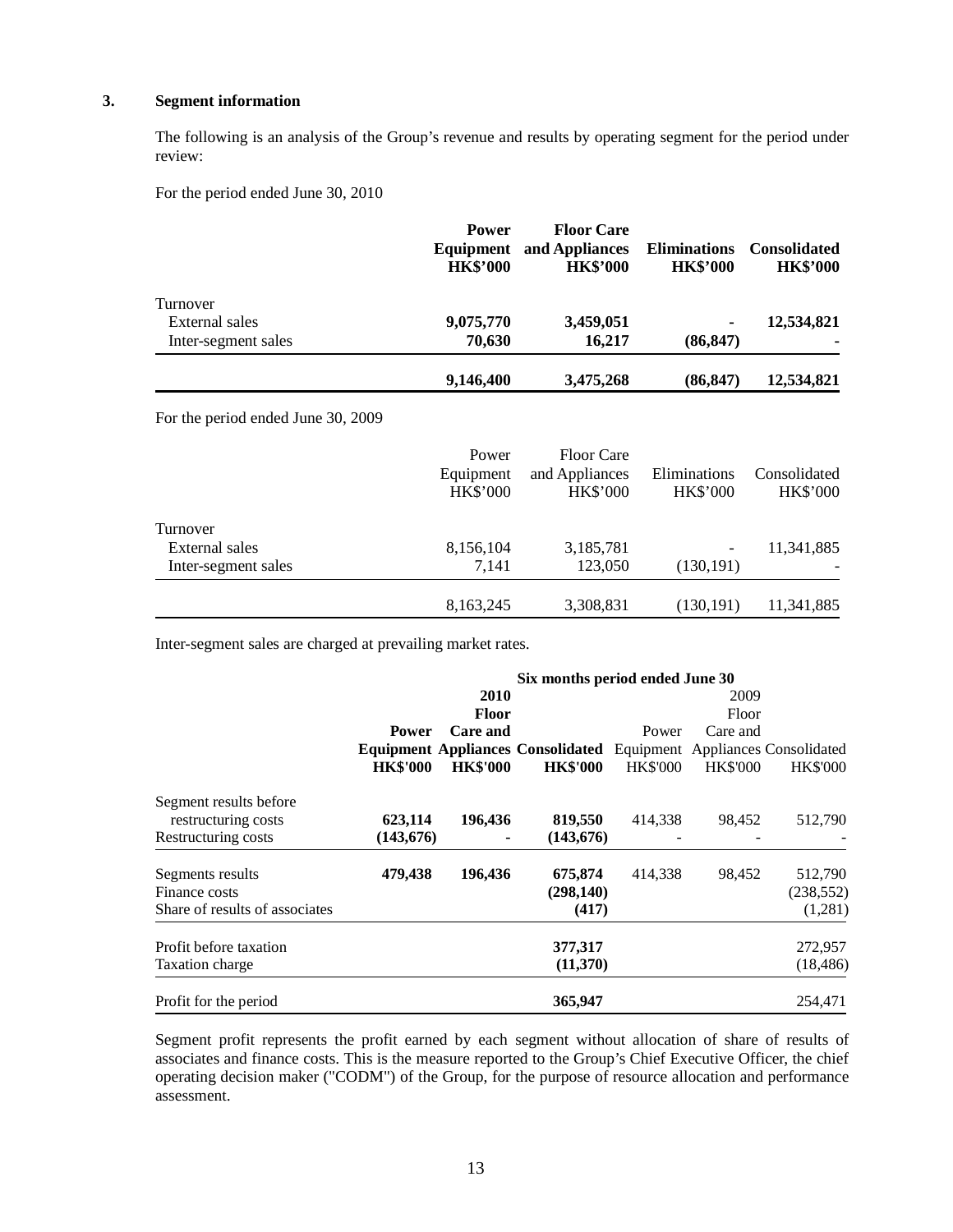### **3. Segment information - continued**

The following is an analysis of the Group's assets by operating segment reported to the CODM of the Group:

|                           | June 30         | December 31     |
|---------------------------|-----------------|-----------------|
|                           | 2010            | 2009            |
|                           | <b>HK\$'000</b> | <b>HK\$'000</b> |
| Power Equipment           | 16,286,625      | 14,735,817      |
| Floor Care and Appliances | 5,303,905       | 4,791,250       |
|                           | 21,590,530      | 19,527,067      |

### **4. Restructuring costs**

Restructuring costs represent the Group's accrued labor and staff costs related to the relocation of production from Germany to lower cost locations.

#### **5. Taxation charge**

|                     |                 | Six months period ended<br>June 30 |  |  |
|---------------------|-----------------|------------------------------------|--|--|
|                     | <b>2010</b>     | 2009                               |  |  |
|                     | <b>HK\$'000</b> | HK\$'000                           |  |  |
| Current tax:        |                 |                                    |  |  |
| Hong Kong           | 65,438          | 44,047                             |  |  |
| <b>Overseas Tax</b> | 9,462           | (54, 768)                          |  |  |
| Deferred Tax        | (63, 530)       | 29,207                             |  |  |
|                     | 11,370          | 18,486                             |  |  |

Hong Kong Profits Tax is calculated at 16.5% (2009: 16.5%) of the estimated assessable profits for the period.

Taxation arising in other jurisdictions is calculated at the rates prevailing in the relevant jurisdictions.

### **6. Profit for the period**

|                                                                       | Six months period ended<br>June 30 |                 |
|-----------------------------------------------------------------------|------------------------------------|-----------------|
|                                                                       | 2010                               | 2009            |
|                                                                       | <b>HK\$'000</b>                    | <b>HK\$'000</b> |
| Profit for the period has been arrived at after charging (crediting): |                                    |                 |
| Depreciation and amortization of property, plant and equipment        | 262,580                            | 261,436         |
| Amortization of lease prepayment                                      | 1,203                              | 4,855           |
| Amortization of intangible assets                                     | 178,352                            | 130,613         |
| Total depreciation and amortization                                   | 442,135                            | 396,904         |
| Exchange loss                                                         | 46,083                             | 25,528          |
| Staff costs                                                           | 1,561,282                          | 1,604,602       |
| Fair value gain on held-for-trading investments                       | (50, 633)                          |                 |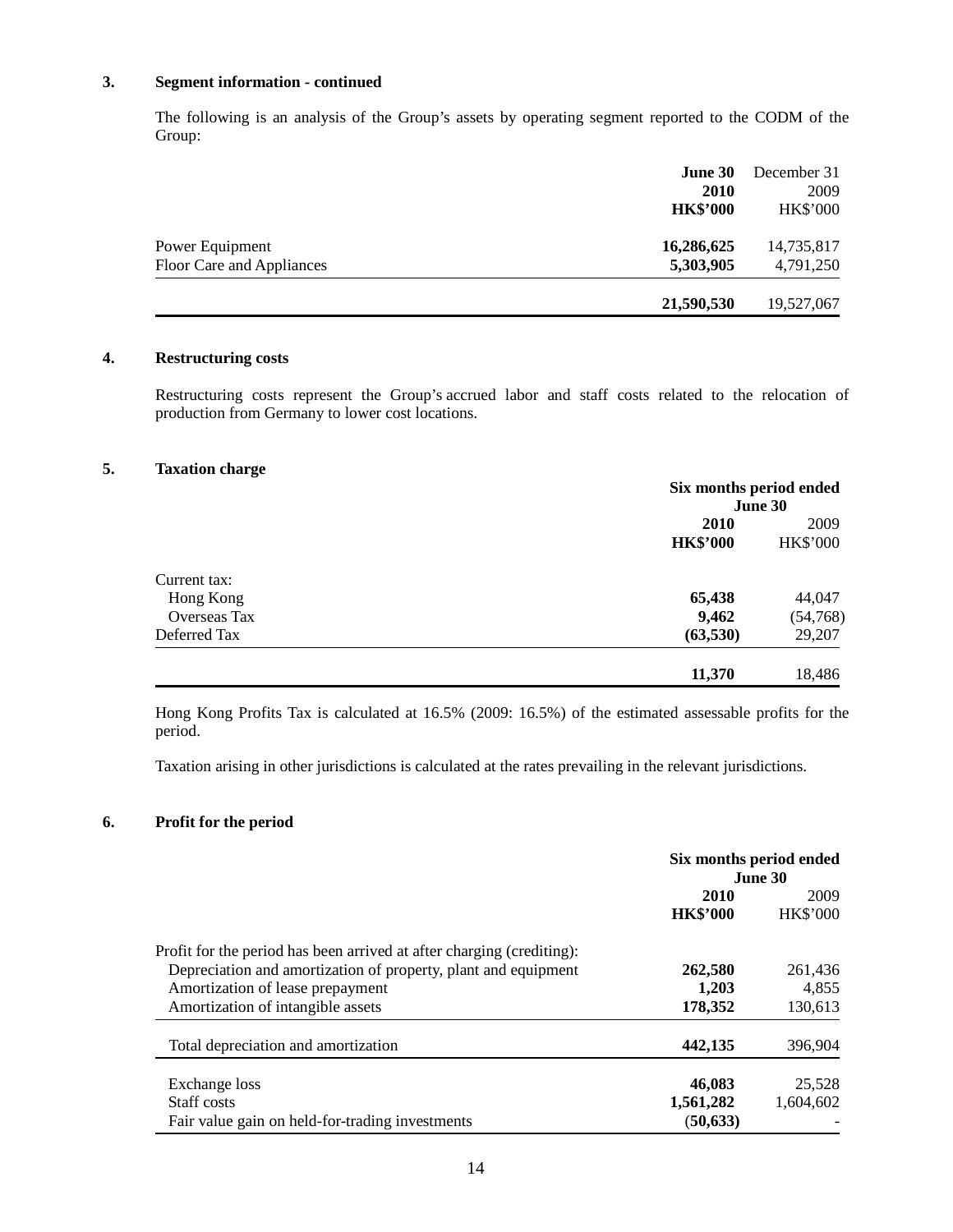## **7. Dividends**

A dividend of HK4.50 cents per share (2008: HK3.00 cents per share) was paid to shareholders as the final dividend for 2009 on July 30, 2010.

The Directors have determined that an interim dividend of HK3.75 cents per share (2009: HK3.00 cents per share) should be paid to the shareholders of the Company whose names appear in the Register of Members on September 17, 2010.

### **8. Earnings per share**

The calculation of the basic and diluted earnings per share attributable to the ordinary shareholders of the Company is based on the following data:

|                                                                   |                         | Six months period ended<br>June 30 |
|-------------------------------------------------------------------|-------------------------|------------------------------------|
|                                                                   | 2010<br><b>HK\$'000</b> | 2009<br><b>HK\$'000</b>            |
| Earnings for the purpose of basic and diluted earnings per share: |                         |                                    |
| Profit for the period attributable to Owners of the Company       | 362,349                 | 257,845                            |
| Effect of dilutive potential ordinary shares:                     |                         |                                    |
| Effective interest on convertible bonds (net of tax)              |                         | 4,744                              |
| Earnings for the purpose of diluted earnings per share            | 362,349                 | 262,589                            |
| Weighted average number of ordinary shares for the purpose of     |                         |                                    |
| basic earnings per share                                          |                         | 1,593,457,068 1,501,252,152        |
| Effect of dilutive potential ordinary shares:                     |                         |                                    |
| Share options                                                     | 337,629                 | 36,685                             |
| Convertible bonds                                                 |                         | 61,388,372                         |
| Warrants                                                          | 7,218,116               | 13,916,237                         |
|                                                                   |                         |                                    |
| Weighted average number of ordinary shares for the purpose of     |                         |                                    |
| diluted earnings per share                                        |                         | 1,601,012,813 1,576,593,446        |

### **9. Additions to property, plant and equipment**

During the period, the Group spent approximately HK\$363 million (for the six months ended June 30, 2009: HK\$281 million) on the acquisition of property, plant and equipment.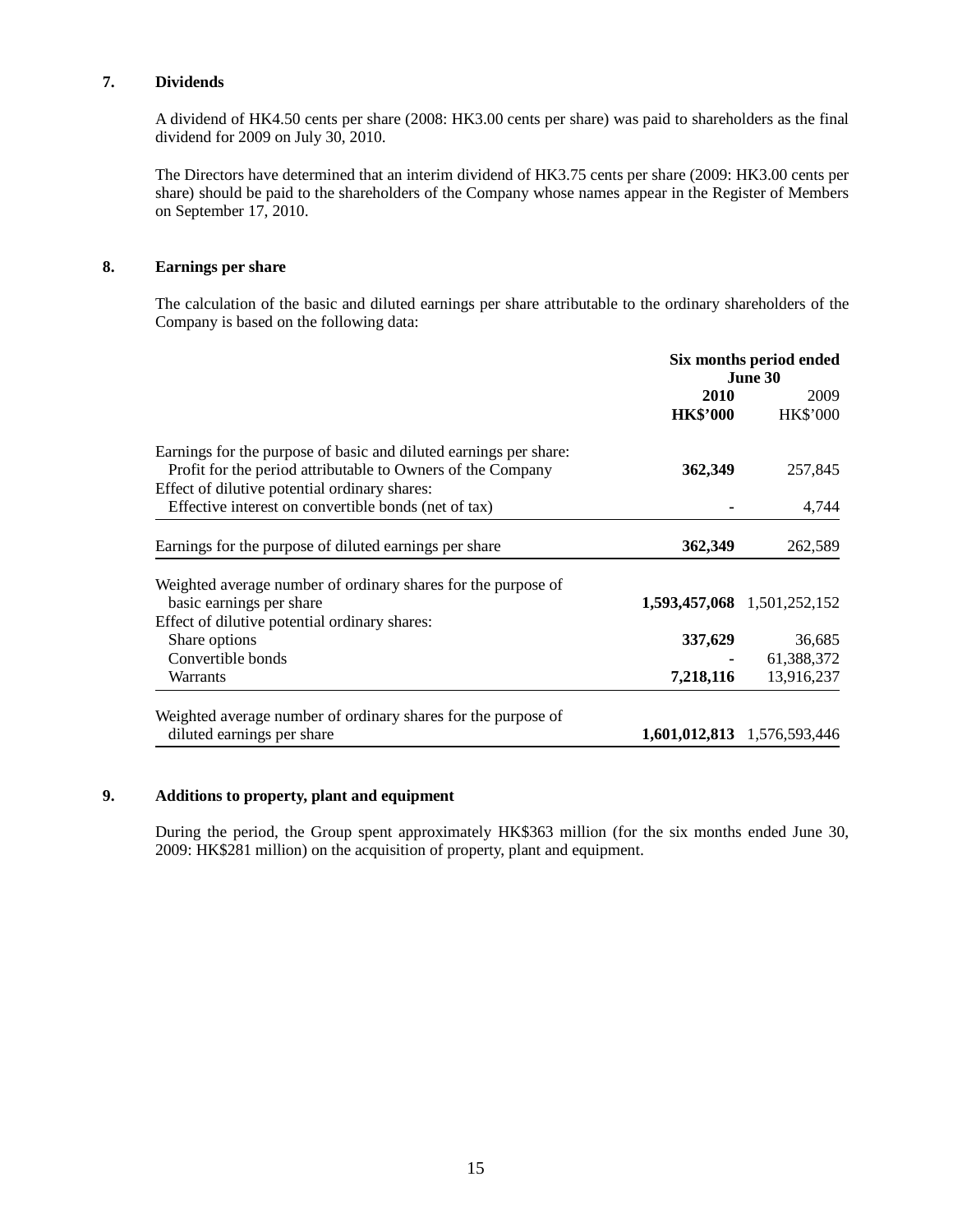#### **10. Trade and other receivables/Bills receivable**

The Group has a policy of allowing credit periods ranging from 60 days to 120 days. The aging analysis of trade receivables is as follows:

|                         | <b>June 30</b><br><b>2010</b><br><b>HK\$'000</b> | December 31<br>2009<br><b>HK\$'000</b> |
|-------------------------|--------------------------------------------------|----------------------------------------|
| $0$ to 60 days          | 4,721,078                                        | 3,791,142                              |
| $61$ to 120 days        | 199,325                                          | 176,348                                |
| 121 days or above       | 136,251                                          | 138,383                                |
| Total trade receivables | 5,056,654                                        | 4,105,873                              |
| Other receivables       | 354,432                                          | 343,771                                |
|                         | 5,411,086                                        | 4,449,644                              |

All the Group's bills receivable at June 30, 2010 are due within 120 days.

### **11. Trade and other payables/Bills payable**

The aging analysis of trade payables is as follows:

|                      | June 30<br>2010<br><b>HK\$'000</b> | December 31<br>2009<br><b>HK\$'000</b> |
|----------------------|------------------------------------|----------------------------------------|
| $0$ to 60 days       | 2,441,577                          | 1,769,545                              |
| $61$ to 120 days     | 736,117                            | 554,294                                |
| 121 days or above    | 49,326                             | 148,124                                |
| Total trade payables | 3,227,020                          | 2,471,963                              |
| Other payables       | 1,655,139                          | 1,384,872                              |
|                      | 4,882,159                          | 3,856,835                              |

All the Group's bills payable at June 30, 2010 are due within 120 days.

### **12. Unsecured bank borrowings**

During the period, the Group obtained new bank borrowings in the amount of HK\$3,055 million (2009: HK\$986 million) which are either London Interbank Offered Rate ("LIBOR") or Hong Kong best lending rates based. The Group had repaid the existing bank borrowings in the amount of HK\$2,016 million (2009: HK\$2,047 million).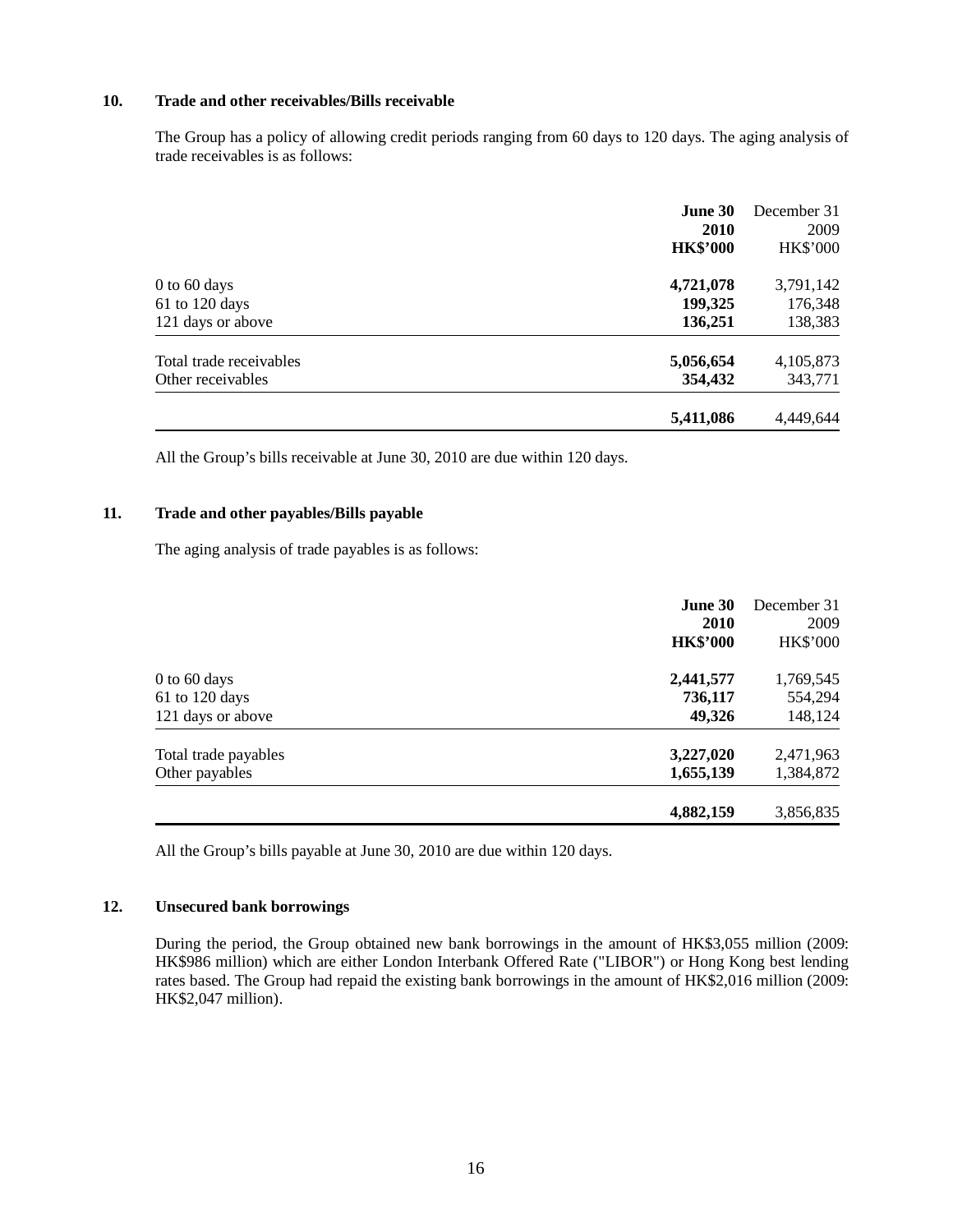|                                           | Number of shares |                             | <b>Share capital</b>               |                                        |
|-------------------------------------------|------------------|-----------------------------|------------------------------------|----------------------------------------|
|                                           | June 30<br>2010  | December 31<br>2009         | June 30<br>2010<br><b>HK\$'000</b> | December 31<br>2009<br><b>HK\$'000</b> |
| Ordinary shares of HK\$0.10 each          |                  |                             |                                    |                                        |
| Authorized                                |                  | 2,400,000,000 2,400,000,000 | 240,000                            | 240,000                                |
| Issued and fully paid:                    |                  |                             |                                    |                                        |
| At the beginning of the period            |                  | 1,591,252,152 1,501,252,152 | 159,125                            | 150,125                                |
| Issue of shares upon exercise of warrants | 14,903,600       |                             | 1,491                              |                                        |
| Issue of shares by private placement      | ۰                | 90,000,000                  |                                    | 9,000                                  |
|                                           |                  | 1,606,155,752 1,591,252,152 | 160,616                            | 159,125                                |

During the period, holders of unlisted warrants previously issued by the Company, entitling the holder to subscribe for new shares of the Company at an exercise price of HK\$5.10 per share between April 30, 2010 and April 30, 2012 (the "Warrants"), exercised 14,903,600 Warrants at the exercise price resulting in the issuance of 14,903,600 new shares of the Company.

During the period, the Group bought back 39,396,050 Warrants from certain Warrants' holders for a consideration of HK\$98 million.

#### **14. Acquisition of a subsidiary**

In January 2010, the Group acquired 100% interest in Coldfire, for a consideration of approximately HK\$31 million. Coldfire is engaged in commercial cryogenic processing.

#### **15. Contingent liabilities**

 $\overline{a}$ 

| <b>June 30</b><br>2010<br><b>HK\$'000</b> | December 31<br>2009<br><b>HK\$'000</b> |
|-------------------------------------------|----------------------------------------|
| 59,562                                    | 61,137                                 |
| <b>June 30</b>                            | December 31                            |
| 2010<br><b>HK\$'000</b>                   | 2009<br><b>HK\$'000</b>                |
|                                           |                                        |
|                                           |                                        |